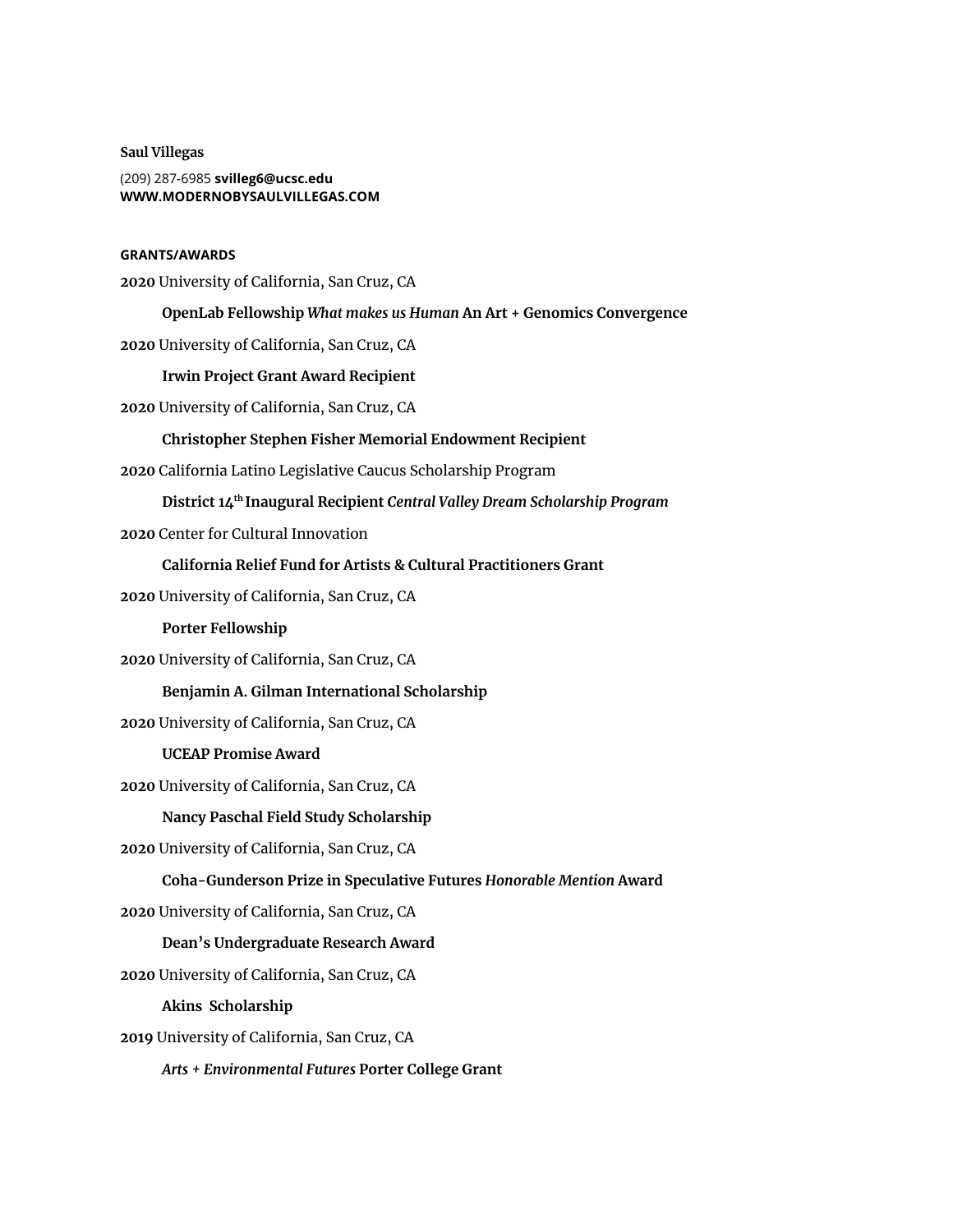**2019** University of California, San Cruz, CA

### **Chancellor's Photo Contest Winner (Porter)**

**2019** University of California, San Cruz, CA

## **Irwin Project Grant Award Recipient**

**2014** San Francisco Art Institute, San Francisco, CA

**Diversity Scholarship**

**2011 & 2013** College of the Sequoias, Visalia, CA

### **Sabin Gray Art Scholarship**

**2013** Friends of the National Museum of the American Latino, Washington D.C.

### **National Art Design Campaign Finalist**

**2013** Valley PBS, Fresno, CA

**Young Latino Americans in the Central Valley Award for** *Philanthropy*

**2004** Historic Downtown, Hanford, CA

## **City of Hanford Mural Dedication Ceremony,** *Bounty of Kings*

**2002** Hanford West High School, Hanford, CA

## **Best Student in the field of Art**

**1999** CalArts, Valencia, CA

**California State Summer School for the Arts Scholarship**

# **SOLO & GROUP EXHIBITIONS**

**2020** University of California, Santa Cruz, CA

**Deep-Sea Coral Exhibition | Seymour Marine Discovery Center**

**2019** University of California, Santa Cruz, CA

## **Solo Exhibition Pareidolia | Palinopsia**

**2018** Fresno Yosemite International Airport, Fresno, CA

**Group Exhibition,** *Faces of the Valley,* **curated by Marc Blake**

**2018** Arts Consortium, Visalia, CA

### **Paintings & Live Ink Illustrations Demo at Cafe 210**

**2018** The Painted Table, Fresno, CA

**Painted Illustrations & Live Demo**